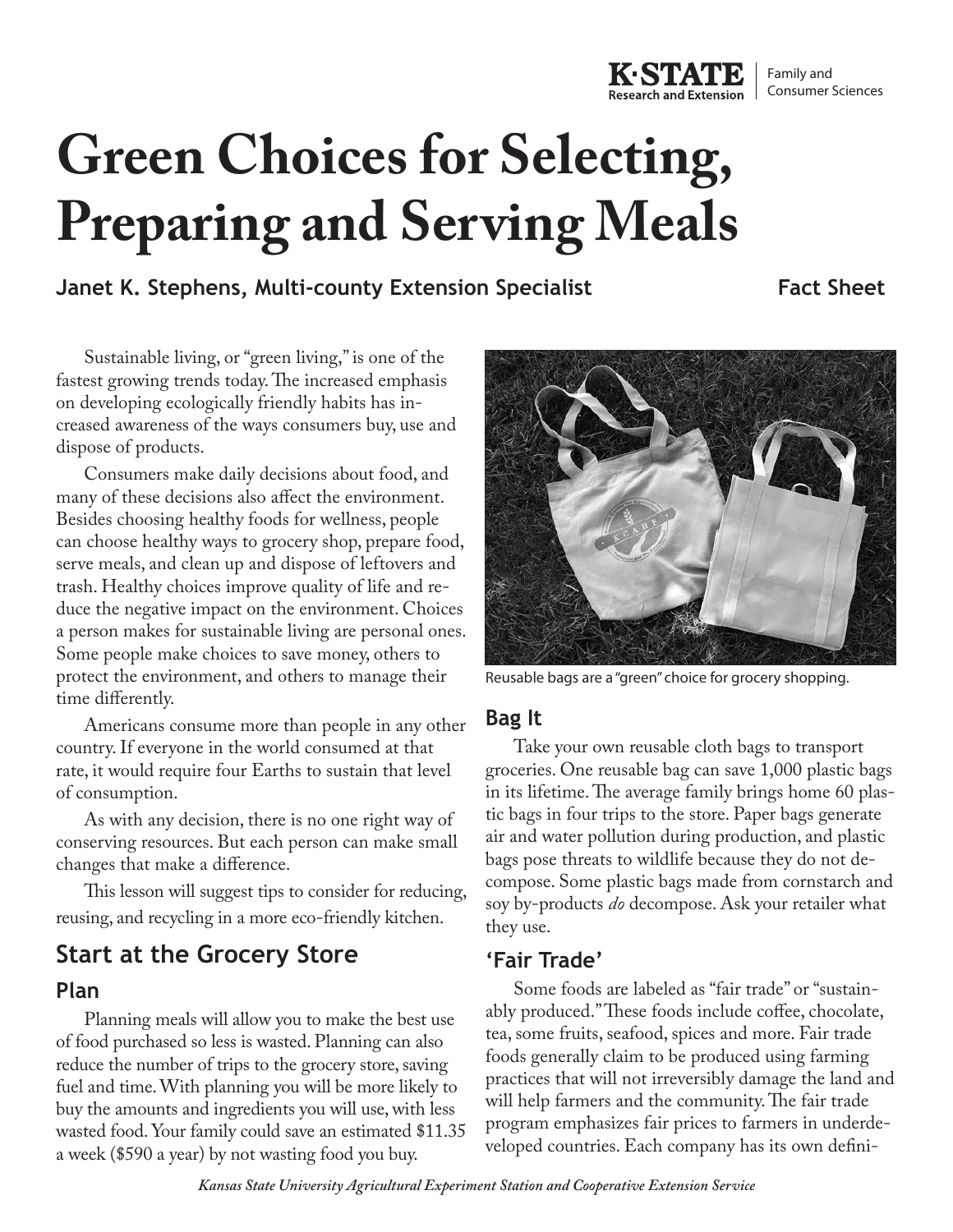tion of "fair trade." A company's Web site may contain information to help define its claim.

#### **Reduce Packaging**

Many products come with excess packaging. A general guideline is: If there is more packaging than product, make another choice.

- Choose products with minimal or no packaging (such as bulk products). Food in large containers can be repackaged into smaller reusable containers. Buy concentrated forms of a product (such as juice or laundry soap).
- Buy eggs in cardboard cartons rather than foam.
- Resist buying packaged single-serving items such as boxed juices that come with straws: the layers of paper, plastic, foil and wax make them completely non-recyclable.
- Packaging made from one material is easier to recycle. Buy products packaged in recycled and recyclable cardboard.

### **Buy Locally**

Buying foods produced close to where you live reduces the amount of transportation needed to ship the food, thus lowering food costs and fuel use. The average grocery store meal travels 1,300 miles to get to your table. In the Midwest, fresh fruits and vegetables are not always available locally, especially in the winter. For those choices, you may decide that "local" means grown in the United States.

If your community has a farmers market in the growing season, consider the opportunity to shop locally, meet the grower, and ask how the food was produced. Locally produced bread, meat, and dairy products are often available year-round.

"Locally produced" might also mean growing your own. Gardening can be a rewarding and enjoyable activity for your family. You will be able to decide what produce to grow and what gardening practices to use. Fresh produce, harvested at the right time, has a longer shelf life, can be more nutritious, and tastes great. K-State Research and Extension has information about freezing or canning the excess from your garden.

## **Natural or Organic?**

The term "natural" is on many food packages but the Food and Drug Administration (FDA) has not established regulations for using the term. Policy regarding the use of "natural" generally means that the product



Choose your own vegetables without packaging at farmers markets or the grocery store.

does not contain synthetic or artificial ingredients that would not normally be expected to be in the food – including artificial flavors or color additives, regardless of source. The label should explain what "natural" means in the product. "Natural" does not define whether a food is more or less healthy or safe to consume.

Another term consumers may find confusing is "organic," which refers to the way a food is grown and processed. The United States Department of Agriculture (USDA) says foods labeled "organic" must come from certified organic farms that use only approved organic pesticides and fertilizers. Synthetic pesticides and fertilizers, growth hormones, or antibiotics are not to be used. Organic food cannot be genetically modified. When processed, artificial ingredients, preservatives or irradiation cannot be used. The USDA sets requirements for organic claims and labels, but such labeling is voluntary, so not all organic products contain the USDA's seal. If the seal is used, these claims must be met:

- "100 percent organic" means the product contains only organic ingredients.
- "Organic" products contain at least 95 percent organic ingredients (except for water and salt).
- "Made with organic ingredients" indicates a product contains at least 70 percent organic ingredients.

The USDA makes no claims that organic products are more nutritious, taste better or are safer than conventionally grown food. For those who want to go organic but may not have the budget to buy only organic food, consider choosing organically grown produce, such as apples, bell peppers, celery, cherries, imported grapes, nectarines, peaches, pears, potatoes,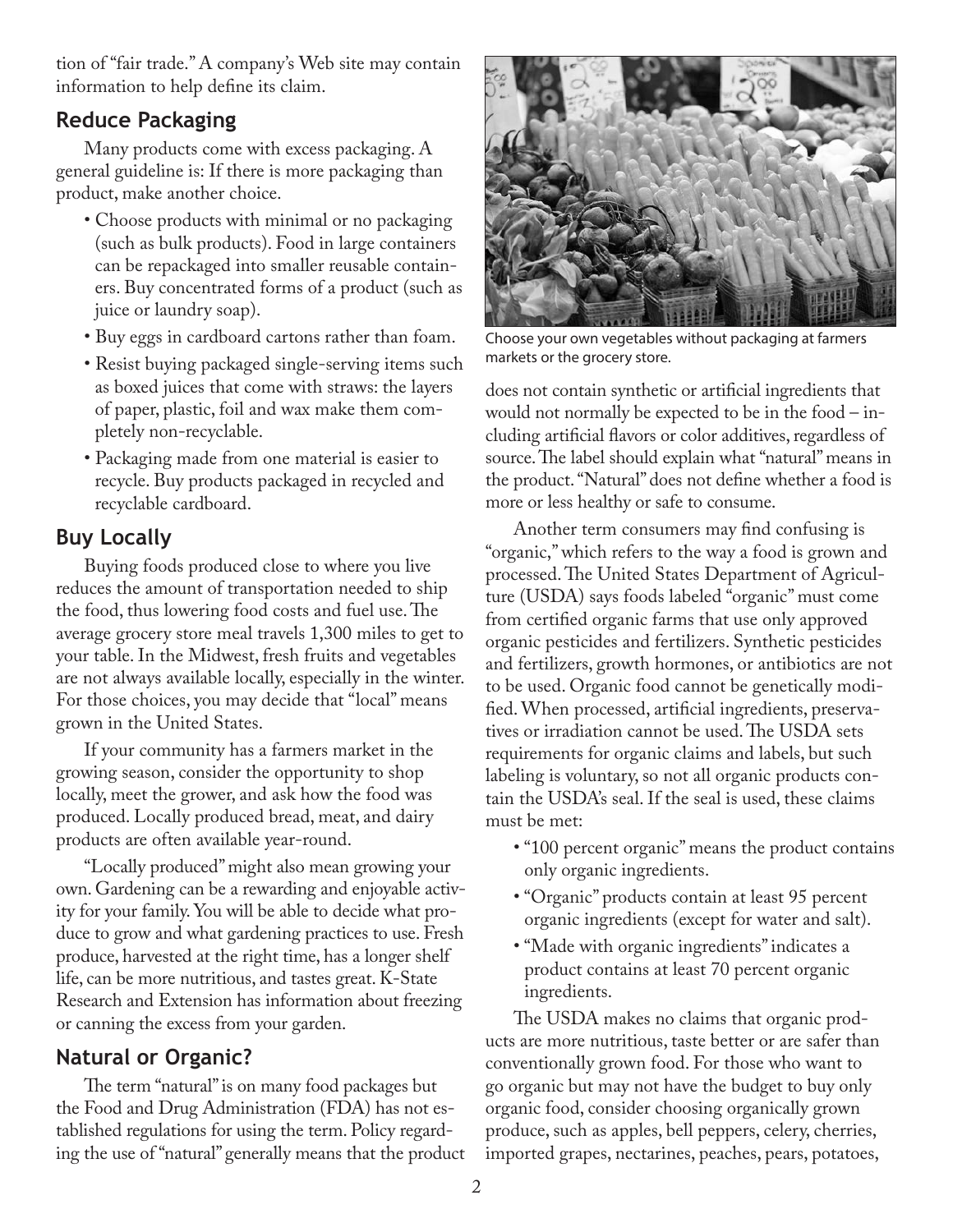red raspberries, spinach, and strawberries. (These fruits and vegetables, when grown conventionally, may contain pesticide and fertilizer residue.)

## **Prepare the Meal**

## **Cook at Home**

At many fast-food restaurants, a single meal is not only high in fat, cholesterol, salt, and sugar, but also packaged in excess paper, foam, or plastic. In contrast, the "slow food" movement encourages people to enjoy food prepared and served in a less hurried manner and enjoyed for the experience. You'll also save fuel by not driving to a restaurant.

## **Consider Available Equipment**

Think about the tools you need to prepare a meal. Choose your favorite ones to save and donate unused gadgets to thrift shops. Look around the secondhand store for things you need instead of always buying new.

Use a smaller appliance when possible. For example, use a toaster oven for heating small things instead of the electric range.

### **Save Water**

Wash dishes by hand when there isn't a full dishwasher load. Don't use the prewash cycle unless necessary and use the no-heat drying cycle. While waiting for hot water in the faucet, fill the coffee pot or watering can. Wash dishes or vegetables in a sink full of water instead of under running water, then rinse with running water.

## **Save Energy**

When purchasing new appliances for the kitchen, choose energy-efficient models. Even if they cost more, it is usually the wisest choice over the lifetime of the appliance. The top energy user in the home (excluding the central heating unit) is the water heater, followed by refrigerator (No. 2), freezer (No. 3), range (No. 5), and dishwasher (No. 8). The higher the appliance is on the list, the more economical it will be the buy the energy-efficient model. Energy Use labels on appliances can help compare models.

Five percent of a home's electricity is used to power electronics while they are turned off. This could cost your family \$50 a year. Unplug power cords when the appliances (such as cell phone chargers, radios, toasters, etc) are not in use.

## **Serve the Meal**

Minimize the use of paper towels, paper plates, and napkins. Invest in cloth napkins for everyday use, and choose reusable cloths, towels, and plates, rather than paper throwaways.

Purchase beverages in refillable bottles, or recyclable glass or plastics.

If you use bottled water, buy in a larger bottle with several servings. When taking water with you, use a refillable water bottle instead of buying single-use bottles.

## **The Clean-up**

The average kitchen contributes more than 200 pounds of waste each year. Think about how you can reduce that amount. Paper, plastic, and aluminum account for 85 percent of packaging materials, and most can be recycled.



Compost fruit and vegetable peels and pulp. (See K-State Research and Extension bulletin *Making and Using Compost at Home,* MF-1053, for information on composting.)

Choose cleaning products that are the least toxic, and don't overuse a product. Use liquid detergents to reduce the amount of heavy metals in wastewater. Many manufacturers are developing products for a "green" line, with natural ingredients from plant materials.

Read the instructions and use the product as directed. Use the entire cleaning product and take the empty container to the recycling center.

If you use "natural" cleaners, such as vinegar, table salt, and lemon juice, remember that they are also chemicals and must be used safely. Do not mix chemicals: the classic example is the mixture of chlorine bleach and ammonia, which creates a toxic gas.

Consider buying garbage bags that are biodegradable and compostable.

Find out about your community's recycling services. Presort your recyclables at home and plan trips to the center as you make another trip to the area. If curbside recycling is available, take advantage of it. If your community doesn't have a recycling program, talk to city leaders, county commissioners, and other interested residents to help develop one.